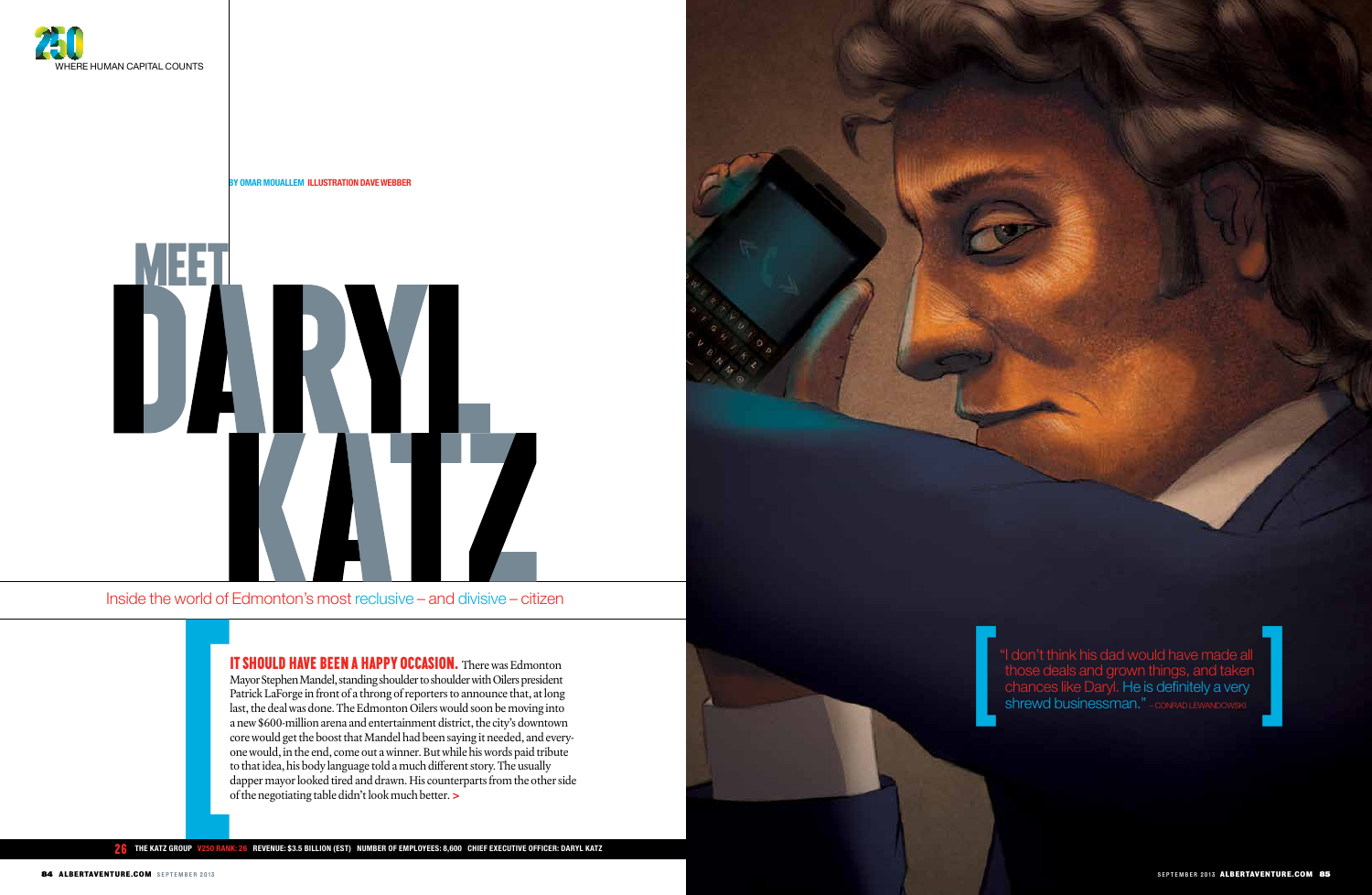## OF COURSE, IF THEY LOOKED SLEEP-DEPRIVED, NO ONE

would blame them. Just a week earlier, it looked as though four years of negotiations between council and billionaire Oilers owner Daryl Katz might come to nothing. But on the morning of May 15, with just hours left on the clock, Katz chipped in the \$15 million that was needed to finally close the deal. There were plenty of people – voters and politicians both – who balked at subsidizing a new arena for someone who could theoretically pay for five or six of them, but Katz and his supporters were committed to the idea that it would reinvigorate fortunes for both Edmonton's favourite team and its neglected downtown core. "This is about building a future for tomorrow," Mandel told the press. After restating the virtues of the deal for the umpteenth time – and feting Katz for his vision and commitment to the city – Mandel drew the assembled crowd's attention to his right and appeared to invite the man of the hour into the spotlight. "Daryl, would you like to say something?" But, as usual, Katz wasn't there. Instead, the mayor's gesture was to a black telephone. Katz was literally phoning it in. "I'm sorry I couldn't be at today's council meeting," he said. Before briefly thanking the mayor and council, he turned his comments to the people of Edmonton. "This is a once-in-a-generation opportunity. I can't tell you how exciting it is for me and everyone at Katz Group to think about having 20,000 people downtown, night after night, enjoying a game."

To an outsider, such a performance would be taken as an insult. But the people in that room were not outsiders. The journalists and city councillors present had dealt with Katz by proxy for years, and for them the chance to hear Katz's voice was practically a paranormal experience. In our hyper-connected world full of conspicuous over-sharers and self-promoters, the pharmacy mogul is a more than an exception – he's an anomaly. The chairman of the Katz Group of Companies seldom speaks to reporters. He sends colleagues to represent his company at charitable events. He doesn't pose for pictures. He sure as hell doesn't tweet. His company's website looks like a placeholder, and he keeps details of his fortune to himself. He doesn't just shun the spotlight; he's practically taken out a restraining order against it.

And while most Edmontonians can agree, however grudgingly, that Katz is an influential businessman with a keen eye for the deal, they disagree – and oh, how they disagree – on the nature of his influence. Is he a benevolent billionaire who's merely trying to push a reluctant city down a path that it will later thank him for? Or is he exploiting Edmonton's inferiority complex and its love of the Oilers, in order to line his already deep pockets?

#### LONG BEFORE THE HUFFINGTON POST NAMED DARYL KATZ ALBERTA'S

inaugural Villain of the Year in 2012, he was in the business of selling ice cream – frozen yogurt, to be exact. Yogen Früz co-founder Aaron Serruya says Katz, then a 29-year-old lawyer with a background in corporate and franchise law, approached him in 1990 as part of a group of investors who wanted to buy the master franchise rights for Alberta. Within two months they'd made a deal and, within three years, Katz had built a network of about 20 Yogen Früz stands. "I found him to be very competitive and motivated," Serruya says. "Daryl was always committed to growth and success, but at a methodical and thoughtful pace."

While Katz enjoyed success as an investor in a retail franchise, that was only part of the formula that would turn him into a multi-millionaire. The other lay in the pharmaceutical business, where his father, Barry Katz, had owned and operated drugstores since the 1950s. By the time his only son Daryl was attending high school and playing tennis competitively (he competed across Canada and the U.S., and in 2003 paid tribute to the sport by buying the naming rights to Toronto's premier tennis facility, now dubbed the Rexall Centre), the elder Katz decided to embark on a new venture. Barry became the chairman of Value Drug Mart, a co-operative ownership group founded by 13 pharmacistowners. In time, this grew into a mini-chain that at one point had as many as 80 stores.

"The one thing that I've given to the company is that I'm very aggressive by nature. You know, like when you're a kid and you get a new toy? The excitement you feel<br>when you get that new toy? Then it wears "The one thing that I've given to the company is that I'm very aggressive by nature.<br>You know, like when you're a kid and you get a new toy? The excitement you feel when you get that new toy? Then it wears off. You need an

In 1991, Daryl Katz decided it was time for him to get into the game. Along with his father and Barry's friend and pharmacist Van Gardener, he purchased the Canadian franchise rights to Medicine Shoppe, a pharmacy chain with nearly 1,000 outlets in the U.S. They hoped to expand to 100 locations in Canada within half a decade. The next year, in a paid *Edmonton Journal* advertising feature, Daryl Katz (then co-vice-president, alongside Gardener, with Barry at the helm) said, "We are not in the business of selling general merchandise." That caught the attention of pharmacist Conrad Lewandowski.

The Edmonton druggist, who still owns and operates the original Medicine Shoppe store, remembers Daryl Katz as being "brave" and "gutsy," and says it was quickly apparent that the apple had fallen a fair distance from the tree. "I don't think his dad would have made all those deals and grown things, and taken chances like Daryl," he says. "He is definitely a very shrewd businessman."

By 1996, Katz had turned his attention away from the Medicine Shoppe franchise and toward an ailing 100-year-old drugstore chain called Pharmx Rexall. According to an interview Katz did with *Forbes* in 2002, Medicine Shoppe's success had made the company enough money to buy 36 Rexalls, which helped Katz forge a lasting relationship with the franchise's major drug provider, McKesson. According to *Forbes*, the San Francisco-based



pharmacy giant bankrolled his second big acquisition, 143 Pharma Plus stores, popular in Eastern Canada, with a \$60-million loan. But the details around the acquisitions that followed – 165 Drug Emporiums, 141 Snyders Drug Stores, and a hodgepodge of other struggling stores both north and south of the border – have remained some of the industry's bestkept secrets.

What isn't a secret is the fact that Katz likes to make deals – loves it, even. "The one thing that I've given to the company is that I'm very aggressive by nature," he told the *National Post* in 2002. "You know, like when you're a kid and you get a new toy? The excitement you feel when you get that new toy? Then it wears off. You need another toy."

After 10 years in the business, Katz had accumulated quite a few toys. The series of deals, both large and small, had produced a growing retail empire with nearly 1,200 Canadian locations. How did he do it? Katz's buying spree was largely bankrolled by internal cash flow, a strategy that seemed to pay off at first. Between 1998 and 2003, the group's sales soared from \$500 million to \$4 billion, while its roster of stores grew to 1,800. But the company may have grown too fast for its own good, as problems with inventory management led to \$10 million in writeoffs in both 2004 and 2005, and eventually to the termination of Norman Puhl, the former Shoppers Drug Mart vice-president whom Katz had recruited as CEO in 1998 and later became vice-chair in 2003.

But Puhl, who was dismissed shortly thereafter, didn't exactly take it lying down. He sought damages for wrongful termination. According to court documents, Katz blamed him for "projections which were inaccurate and misleading," and took Puhl to task for seeking stock option payouts that he believed would hurt the company. An email that Katz sent to his CFO, Paul Marcaccio, in 2003 shows just how much the relationship had deteriorated. "I will not let him off the hook … If we have to go it without him, so be it. It will be to his detriment." Today, the inner turmoil that plagued the company during its expansion phase seems to have tapered off, in part because Katz Group unloaded a substantial portion of its holdings, including the Medicine Shoppe franchise that started it all, to McKesson in January 2012 for nearly \$1 billion.

For his part, Puhl - like most of Katz's past and present colleagues - declined an interview for this article. Others, including friends and university classmates, didn't return calls and emails. Few are willing to discuss the billionaire on the record, but no one is more silent than Katz himself, who over the last five years has offered up only a handful of highly controlled media interviews, **>**